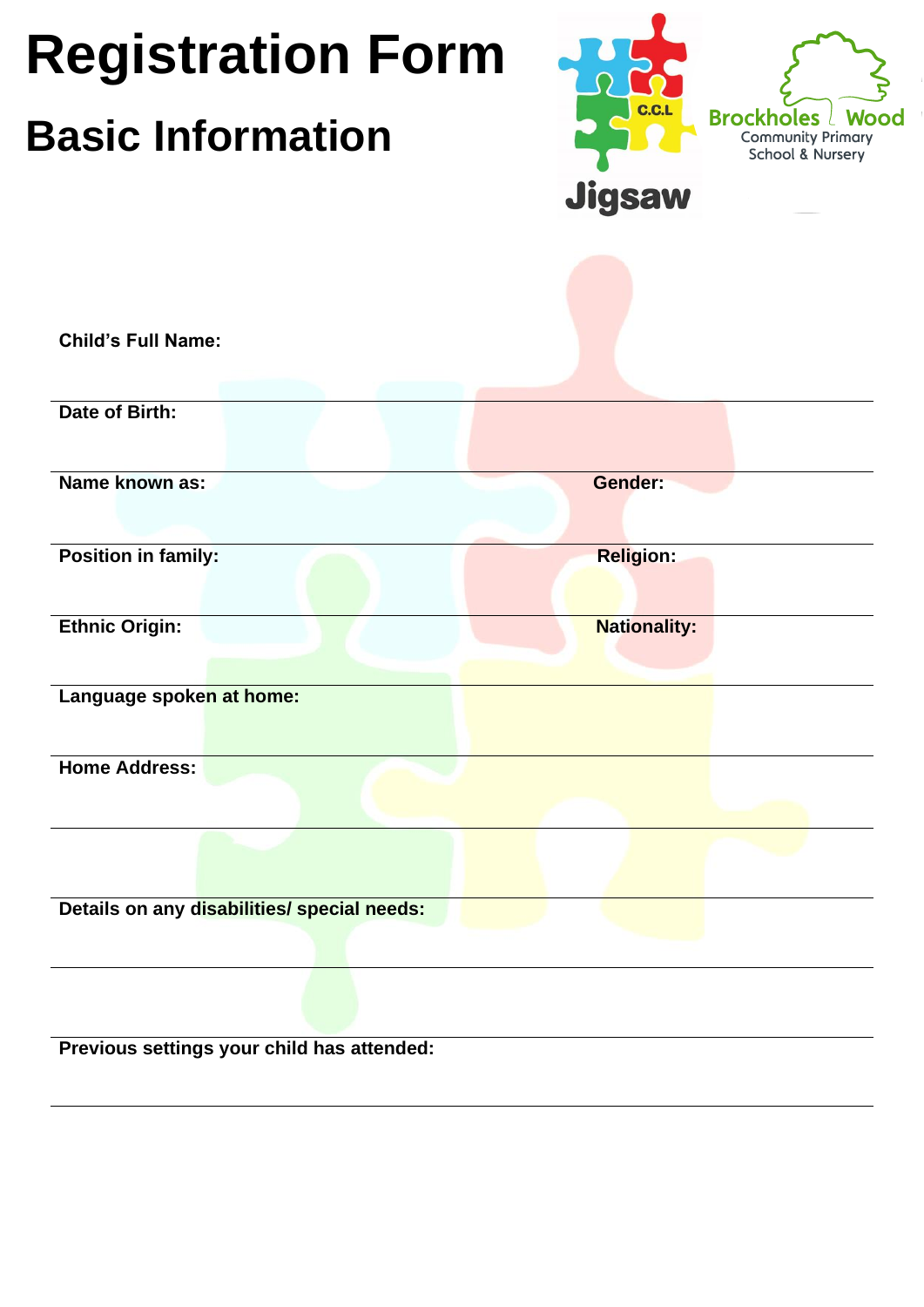### **Registration Form Brockholes About your Family Community Primary** School & Nursery **Jigsaw Mother/CarerTitle: First Name: Surname: Date of Birth:** National Insurance Number: **Home Address: Post Code: Home Tel:** Mobile: **Email Address:**

|                                                    | Responsibilities for the child (Please tick all that apply):      |                                 |
|----------------------------------------------------|-------------------------------------------------------------------|---------------------------------|
| <b>Parental Responsibility:</b>                    |                                                                   | Collect child from nursery:     |
| <b>Payment of fees:</b>                            |                                                                   | <b>Contact in an emergency:</b> |
| Were you present at the registration of the birth? | $D$ loose supply the softing with a seny of the hirth sertificate | YES / NO                        |

*Please supply the setting with a copy of the birth certificate.*

**Post Code:** Work Tel:

**Work Address:**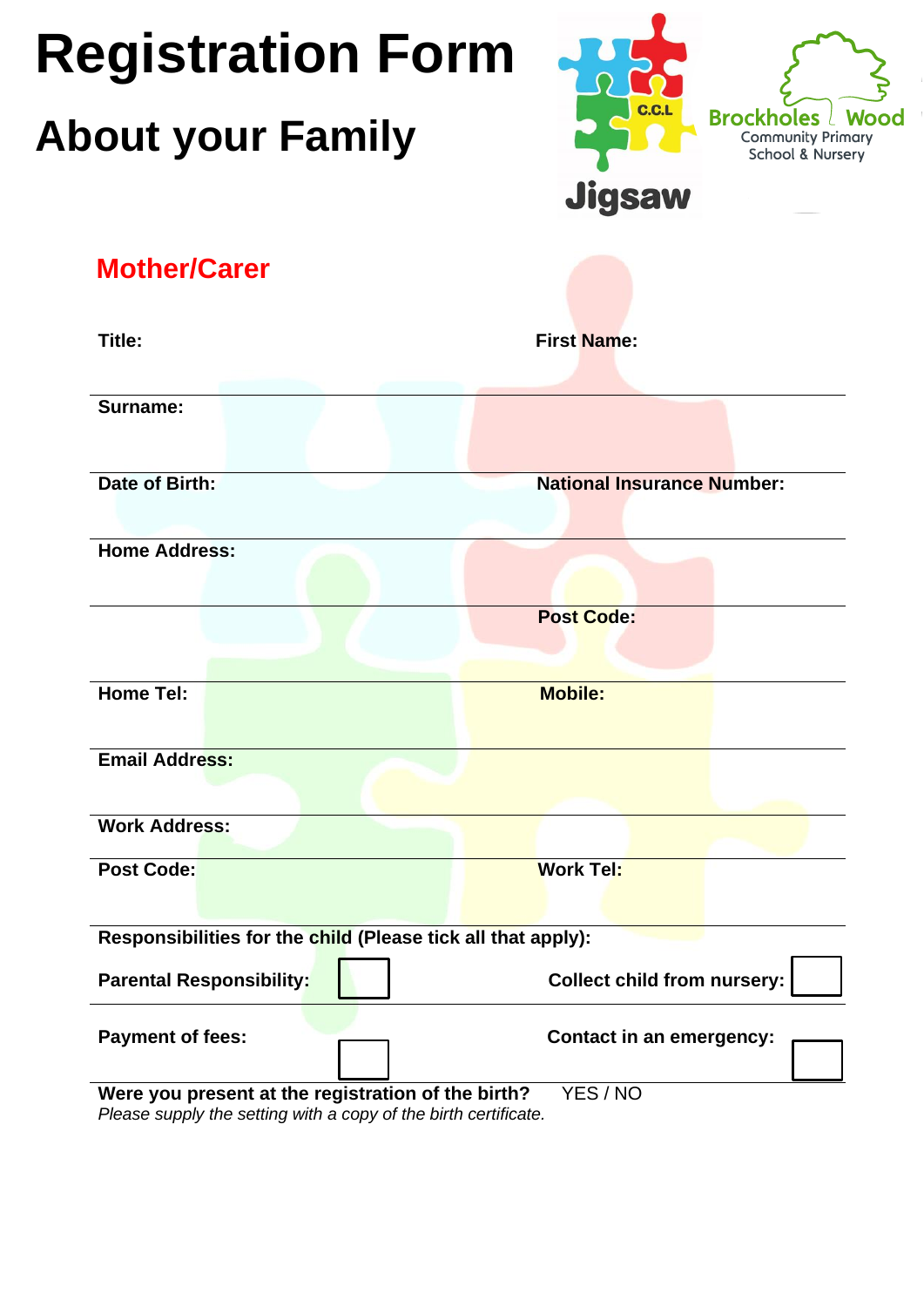### **Registration Form Brockholes About your Family Community Primary** School & Nursery **Jigsaw Father/CarerTitle: First Name: Surname: Date of Birth:** National Insurance Number: **Home Address: Post Code: Home Tel:** Mobile: Mobile: Mobile: Mobile: Mobile: Mobile: Mobile: Mobile: Mobile: Mobile: Mobile: Mobile: Mobile: Mobile: Mobile: Mobile: Mobile: Mobile: Mobile: Mobile: Mobile: Mobile: Mobile: Mobile: Mobile: Mobile: Mo **Email Address: Work Address: Post Code: Work Tel: Responsibilities for the child (Please tick all that apply):** Parental Responsibility:  $\begin{vmatrix} 1 & 1 \end{vmatrix}$  Collect child from nursery: **Payment of fees: Contact in an emergency:**

**Were you present at the registration of the birth?** YES / NO *Please supply the setting with a copy of the birth certificate.*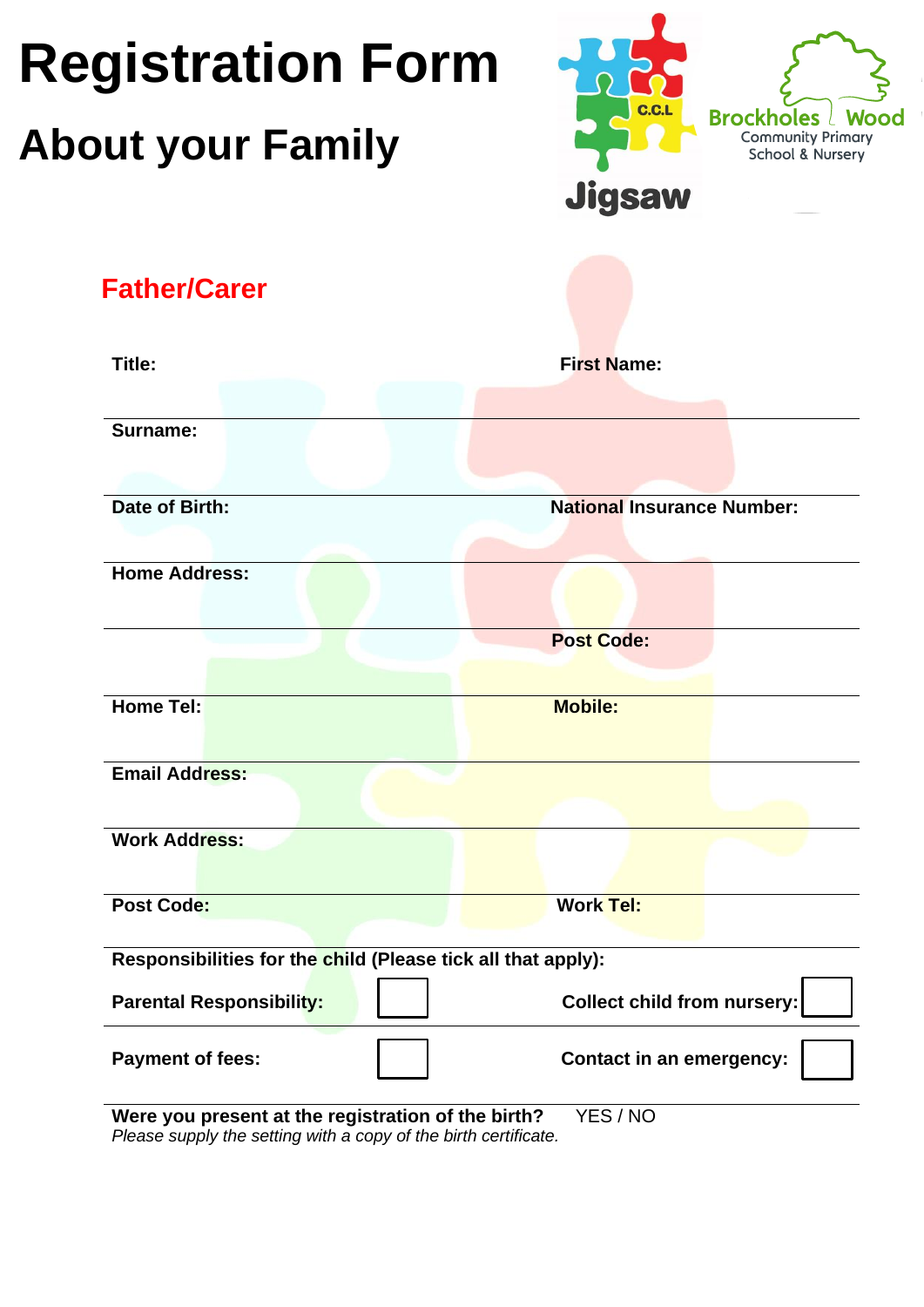### **Emergency Contacts**



|  | <b>Contact One</b> |
|--|--------------------|
|  |                    |

| Title:                                                       | <b>First Name:</b>                 |  |  |
|--------------------------------------------------------------|------------------------------------|--|--|
| Surname:                                                     | <b>Relationship to child:</b>      |  |  |
|                                                              |                                    |  |  |
| <b>Home Address:</b>                                         |                                    |  |  |
|                                                              | <b>Post Code:</b>                  |  |  |
| <b>Home Tel:</b>                                             | <b>Mobile:</b>                     |  |  |
| Password to be given on collection of child:                 |                                    |  |  |
| Responsibilities for the child (Please tick all that apply): |                                    |  |  |
| <b>Parental Responsibility:</b>                              | <b>Collect child from nursery:</b> |  |  |
| Payment of fees:                                             | <b>Contact in an emergency:</b>    |  |  |
| <b>Contact Two</b>                                           |                                    |  |  |
| Title:                                                       | <b>First Name:</b>                 |  |  |
| Surname:                                                     | <b>Relationship to child:</b>      |  |  |
| <b>Home Address:</b>                                         |                                    |  |  |
|                                                              | <b>Post Code:</b>                  |  |  |
| Home Tel:                                                    | <b>Mobile:</b>                     |  |  |
| Password to be given on collection of child:                 |                                    |  |  |
| Responsibilities for the child (Please tick all that apply): |                                    |  |  |
| <b>Parental Responsibility:</b>                              | <b>Collect child from nursery:</b> |  |  |
| <b>Payment of fees:</b>                                      | <b>Contact in an emergency:</b>    |  |  |

Note: All authorised persons must be over 16 years of age.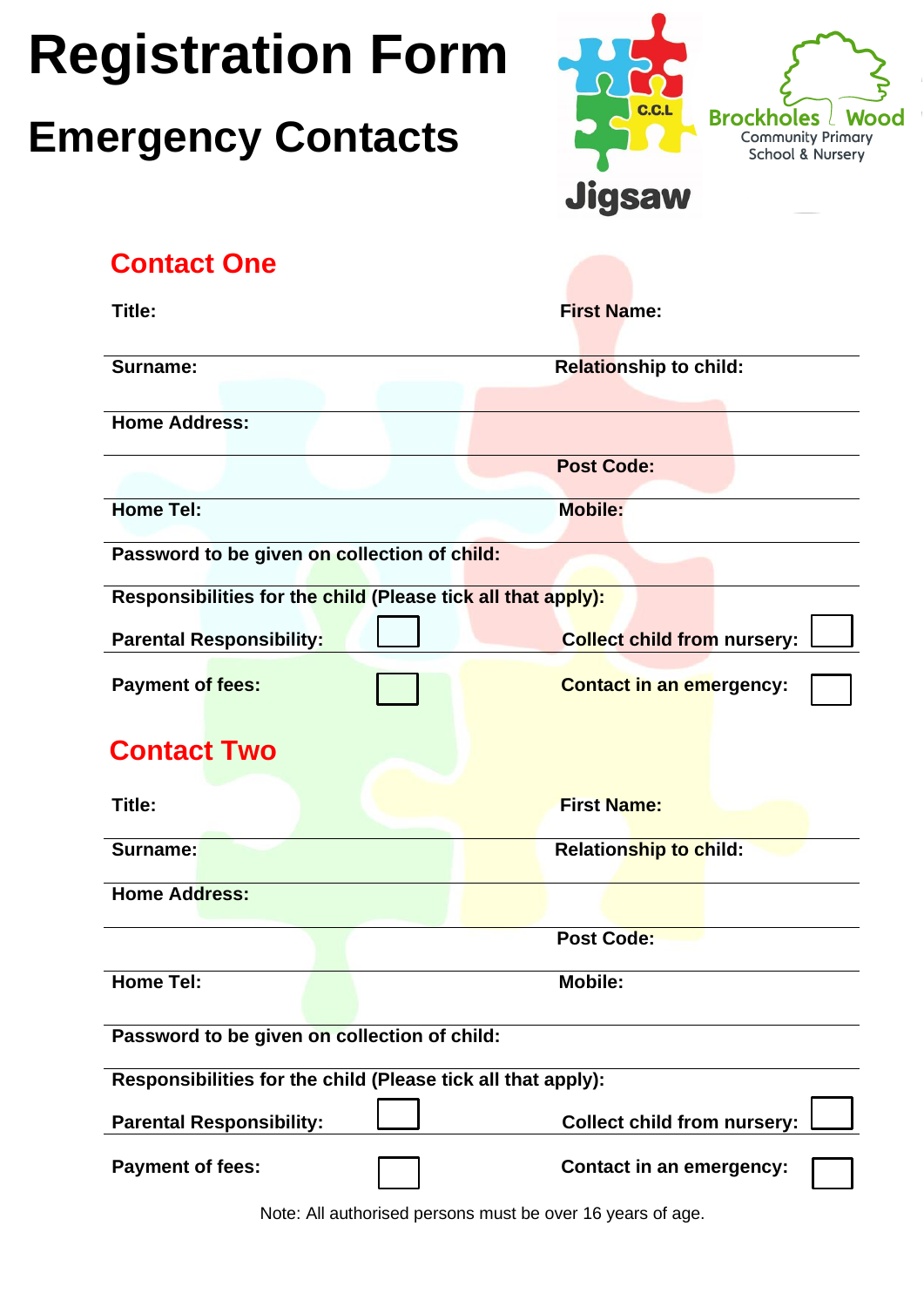### **Medical Information**



### **Allergies**

| Does your child have any food allergies? Yes:  |  | No: |  |
|------------------------------------------------|--|-----|--|
| Does your child have any other allergies? Yes: |  | No: |  |
| If yes, please give details:                   |  |     |  |

### **Dietary Requirements**

| Does your child have any special dietary requirements? Yes: | No: |
|-------------------------------------------------------------|-----|
| If yes, please give details:                                |     |
|                                                             |     |

### **Immunisations**

| Is your child up to date with their immunisations? Yes: |  | No: |  |
|---------------------------------------------------------|--|-----|--|
|                                                         |  |     |  |

**Has your child had any of the following immunisations? Please tick and date:**

| <b>Immunisation</b>   |  | the immunisation | Tick if your child has had | <b>Date of immunisation</b> |  |
|-----------------------|--|------------------|----------------------------|-----------------------------|--|
| <b>BCG</b>            |  |                  |                            |                             |  |
| <b>Diphtheria</b>     |  |                  |                            |                             |  |
| <b>HIB</b>            |  |                  |                            |                             |  |
| <b>MMR</b>            |  |                  |                            |                             |  |
| <b>Meningitis C</b>   |  |                  |                            |                             |  |
| <b>Poliomyelitis</b>  |  |                  |                            |                             |  |
| <b>Tetanus</b>        |  |                  |                            |                             |  |
| <b>Whooping Cough</b> |  |                  |                            |                             |  |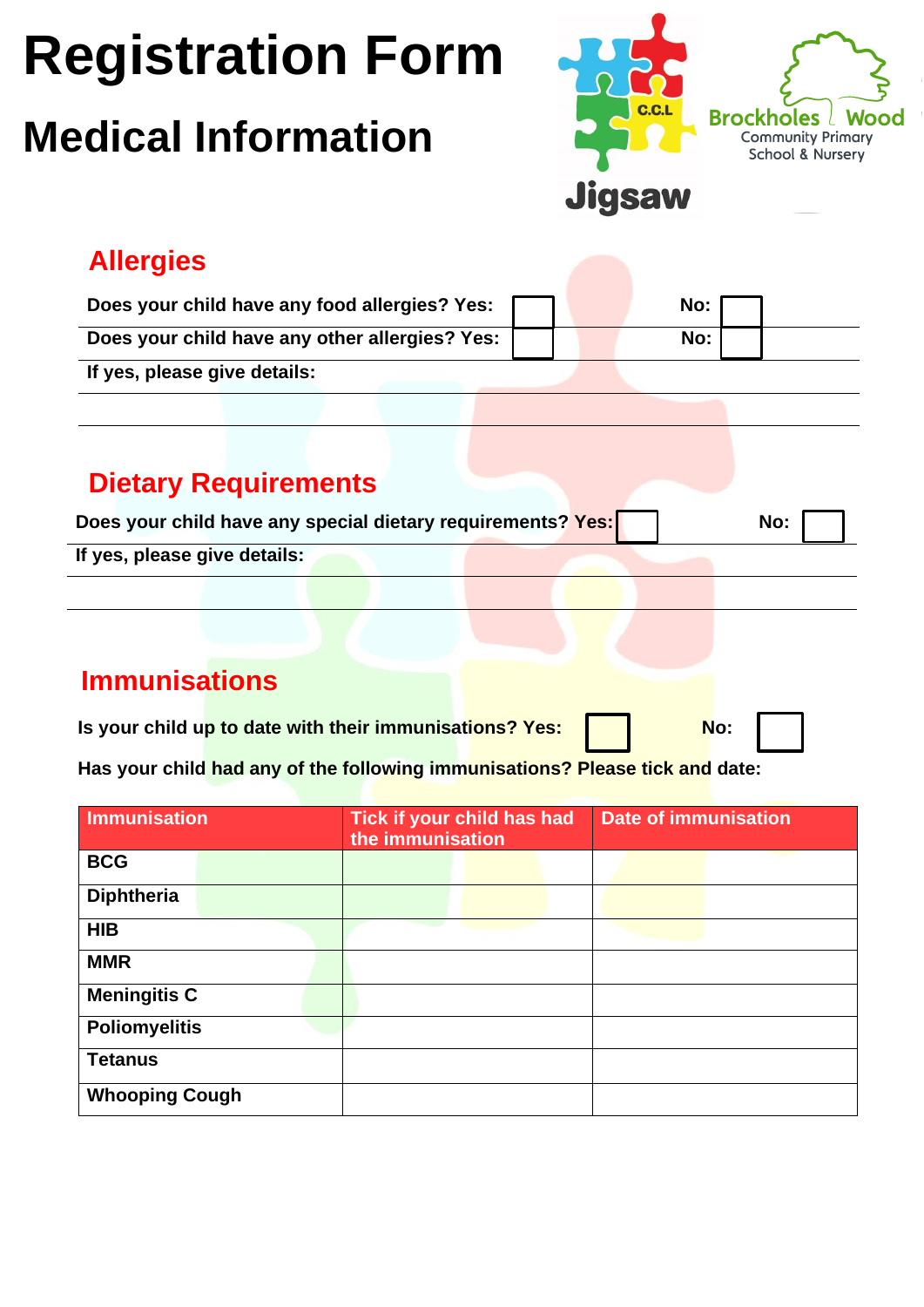### **Medical Information**



Has your child had any major illness/ operation?

Has your child been in hospital within the last 3 months?

Has your child got any birth marks or scars on their body or face?

If so, please describe and include the location for each.

Please use an additional sheet if needed.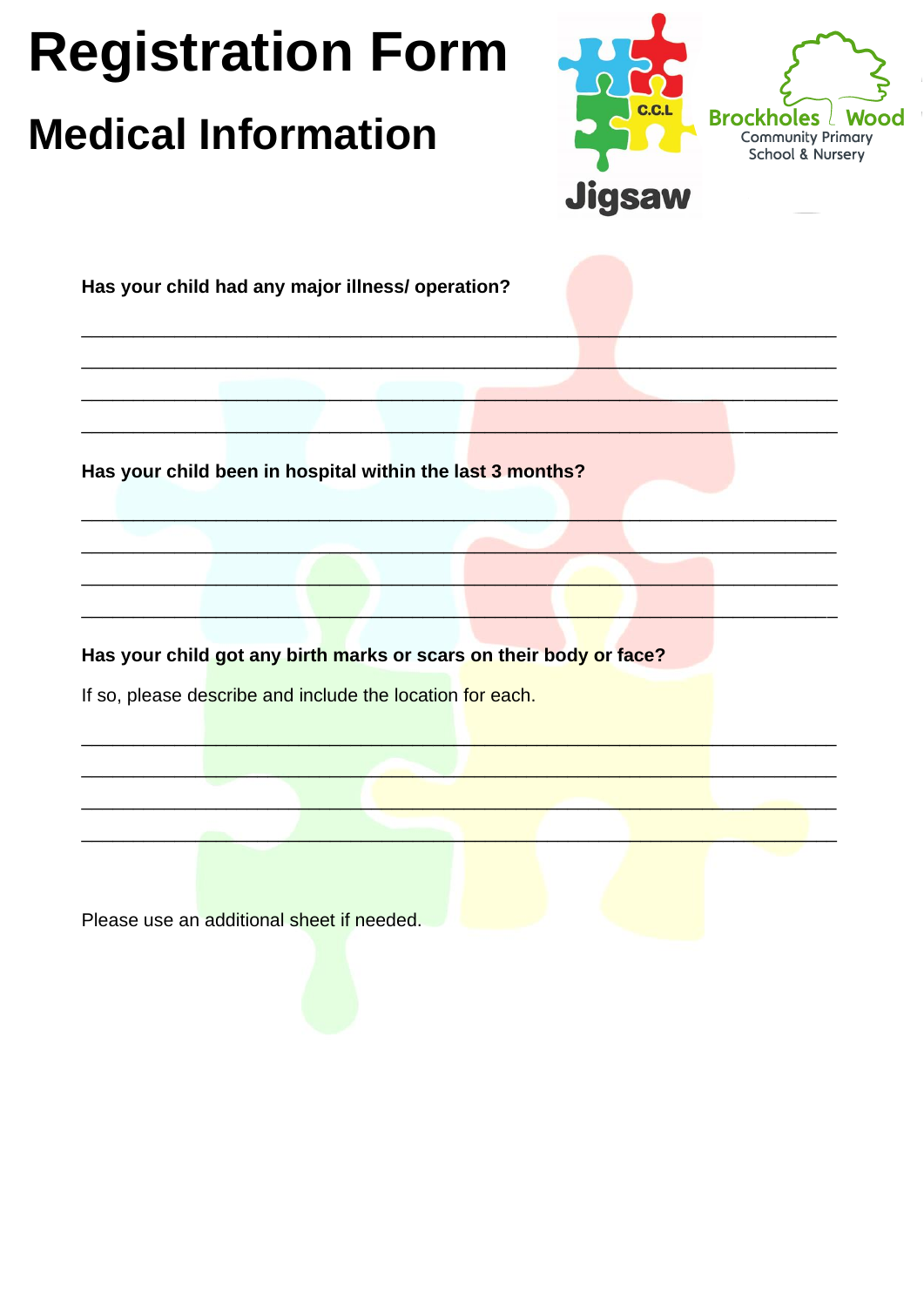|                                | <b>Registration Form</b>                             | <b>C.C.L</b>                                                             |
|--------------------------------|------------------------------------------------------|--------------------------------------------------------------------------|
|                                | <b>Medical Information</b>                           | <b>Brockholes   Wood</b><br><b>Community Primary</b><br>School & Nursery |
|                                |                                                      | <b>Jigsaw</b>                                                            |
| <b>Doctor's Details</b>        |                                                      |                                                                          |
| Name of GP:                    |                                                      |                                                                          |
| Name of Surgery:               |                                                      |                                                                          |
| <b>Address:</b>                |                                                      |                                                                          |
|                                | <b>Postcode:</b>                                     |                                                                          |
| Tel:                           |                                                      |                                                                          |
| <b>Name of Health Visitor:</b> | <b>Health Visitor's Details</b>                      |                                                                          |
| <b>Address:</b>                |                                                      |                                                                          |
|                                | <b>Postcode:</b>                                     |                                                                          |
| Tel:                           |                                                      |                                                                          |
|                                | <b>Other Agency Details (e.g.: Speech Therapist)</b> |                                                                          |
| Agency:                        | <b>Named Person:</b>                                 |                                                                          |
| <b>Address:</b>                |                                                      |                                                                          |
|                                |                                                      |                                                                          |

**Tel:**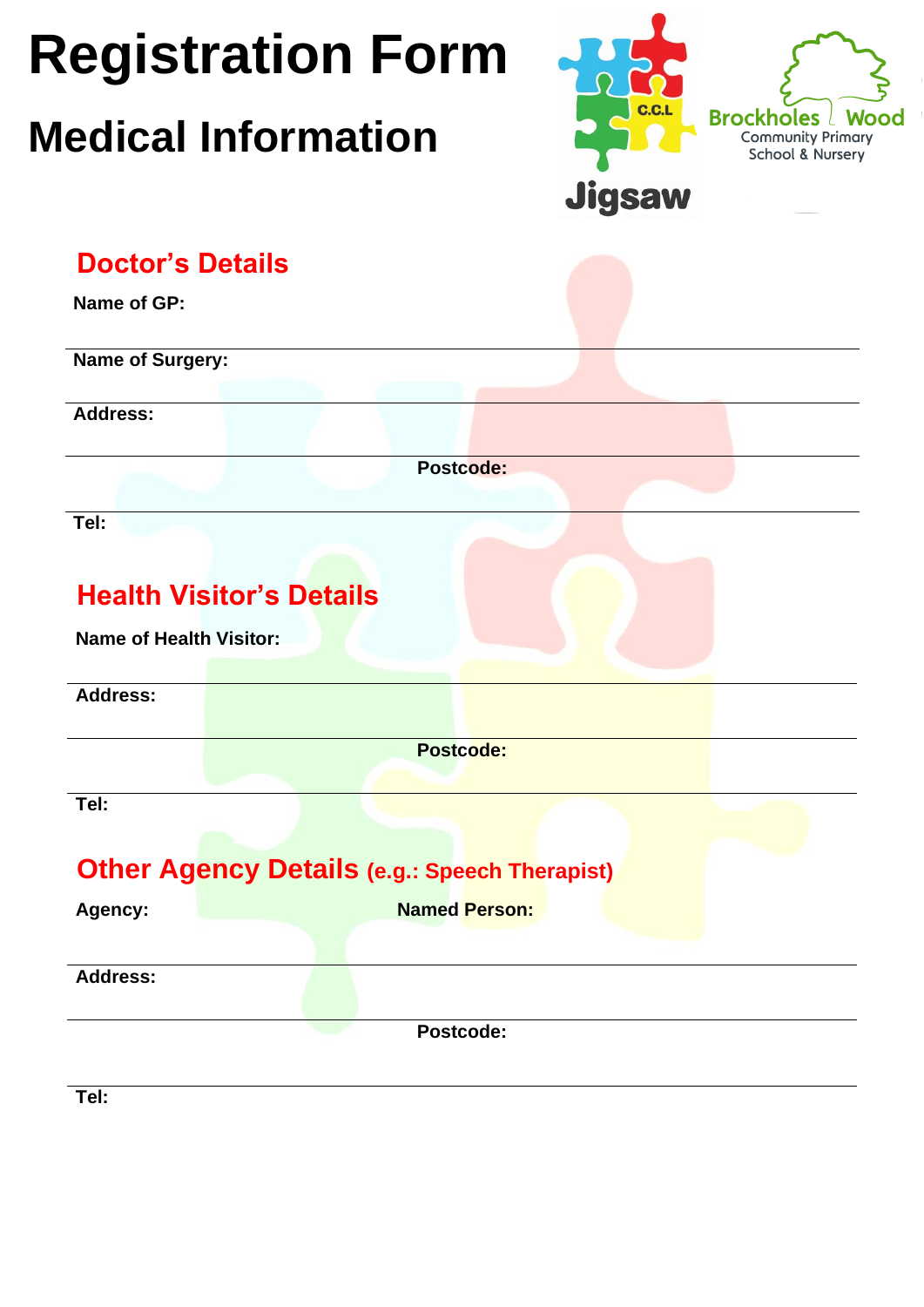### **Consent Form**



#### **Child's Name: DOB:**

**Foundation Stage Profile:** We follow the Early Years Foundation Stage (EYFS) as a framework for all children within our setting. The EYFS Education Programme continues until the end of the Reception year at school. During your child's time at Jigsaw Day Nursery we will make observations on their play and development which will be gathered into an individual EYFS profile, also known as 'Learning Journey' of your child. When your child progresses to Primary School, we will pass their EYFS profile that we have gathered onto you so that you can share it with your child's new school.

**I/We agree to staff making notes and observations of our child in order to gather an EYFS profile of him/her. I understand that I can see and contribute to this profile at any time.**

Photographs: Whilst your child is at the setting we would like your permission to take photographs for a variety of different purposes. We would like to reassure you that the only cameras used belong to the setting. They do not leave the premises and are strictly supervised. Staff are not permitted to use any other form of camera, such as mobile phones.

**Please indicate with a tick which of the following you give consent for:**

| EYFS profile/ Parent Zone: |                                                      |  | Digital Picture Displays: Wall Displays: |  |
|----------------------------|------------------------------------------------------|--|------------------------------------------|--|
|                            | Promotional Material: Nursery Website: Student work: |  |                                          |  |
| Facebook: Twitter:         |                                                      |  |                                          |  |

**Special Educational Needs:** From time to time, if we feel it may be of benefit, we may wish to talk to an Inclusion teacher about your child. We will always feedback any information to you if this is the case. Additional permission will always be sought if further action/ advice is required.

#### **I/ We agree to staff discussing our child with the Inclusion teacher if needed.**

**Child Protection:** We have a duty to report any child protection concerns to both Ofsted and the Safeguarding Officer at the Children's Safeguarding Assurance Partnership Board.

#### **I/We understand that any child protection concerns regarding our child will be reported.**

**Outings:** We may take the children on outings within the local area in order for them to learn about the community and environment. Outings will comply with all statutory requirements and a letter will be drawn up each time your child is asked to go on an outing, giving you information of the outing and for you to sign and give back to the manager.

**I/We give permission for our child to be taken on local outings.**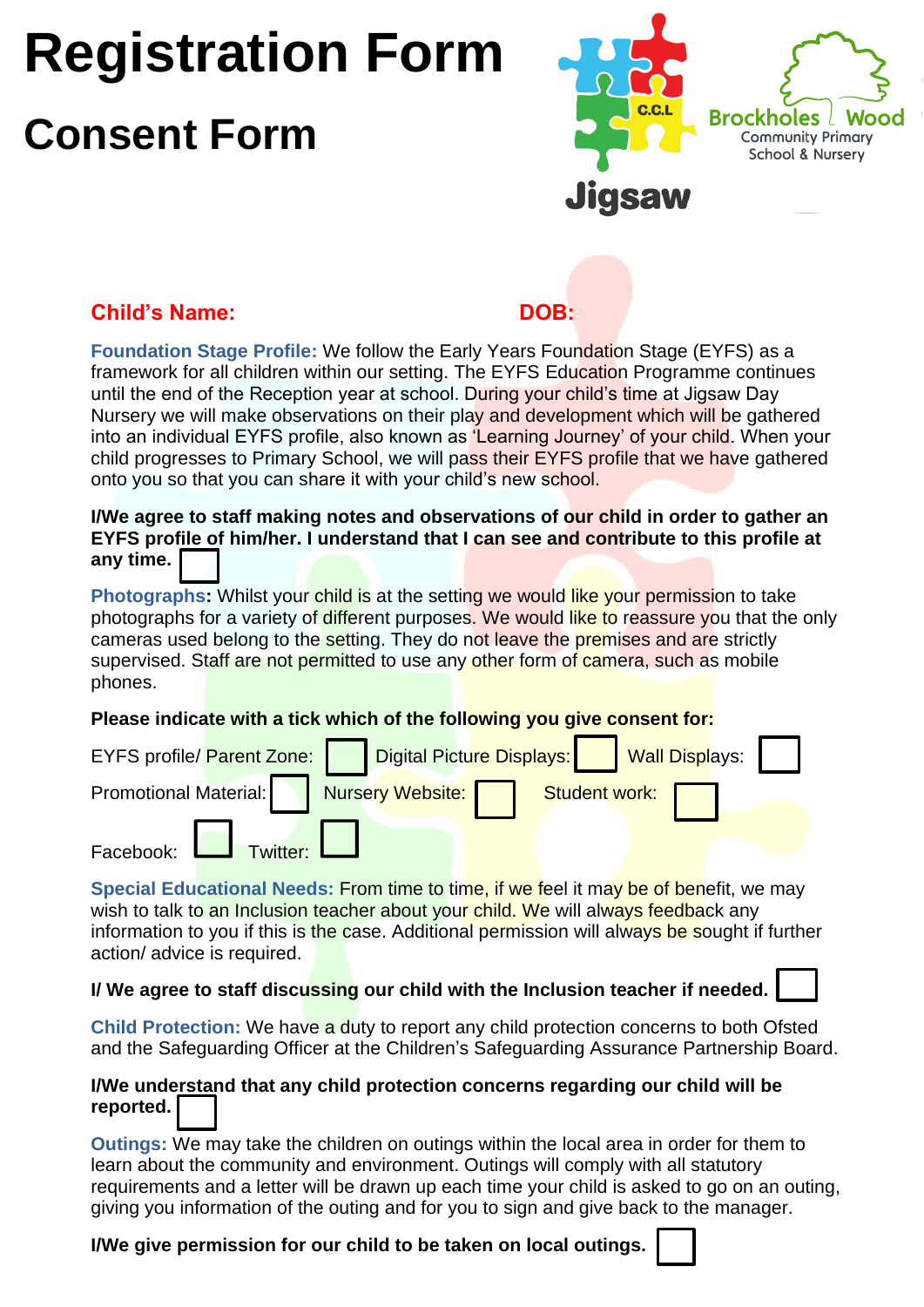# **Registration Form Consent Form**



**Emergency Medical Treatment:** In the case of an emergency we will make every effort to contact parents/ guardians as soon as possible. The setting will call for an ambulance and a member of staff will travel with your child to hospital. In this situation we request permission to seek emergency medical treatment for your child. Please be aware these need to be provided by parent/carer.

#### **I/We give permission for the setting to seek emergency medical treatment**

**on behalf of my child.** 

**Calpol:** The setting would administer Calpol, if your child developed a high temperature. If in an emergency where a child has a high temperature we will administer pain relief where it would be detrimental to the child's health were it not administered.

**I/We give permission to administrate Calpol.**

**Nappy Cream:** The setting would apply the following cream if your child had a nappy rash.

Sudocrem | Bepanthen Metanium | Other

**Plasters:** In the case of your child having an open wound, we would apply a plaster to stop infection.

**I/We give permission to apply plasters.**

**Sun Cream:** The setting asks you to supply sun cream for when the weather gets hot. However if there is a case where your child has not got their sun cream, we ask permission to apply it if necessary.

**I/We give permission for our child to have sun cream applied.**

**Data Protection:** The setting is required to process relevant personal data in respect of your relationship with ourselves and no other purpose.

We promise: - To keep your data safe and private. - Not to sell your data for any purpose. - To give you ways to manage and review your choices regarding the data held at any time.

Your data will be securely stored solely for the purposes of childcare provision. If your personal data changes it is your responsibility to let us know.

**Please tick here to confirm that you are happy for us to safely store your data**

Please tick here to confirm that you are happy to receive information linked to our childcare service in the following formats

| Post $\vert$        | Telephone 7 | Email | Text                              |       |
|---------------------|-------------|-------|-----------------------------------|-------|
| <b>Mother/Carer</b> |             |       |                                   |       |
| <b>Print Name:</b>  |             |       | Signature: <u>_______________</u> | Date: |
| <b>Father/Carer</b> |             |       |                                   |       |
| <b>Print Name:</b>  |             |       | Signature:                        | Date: |